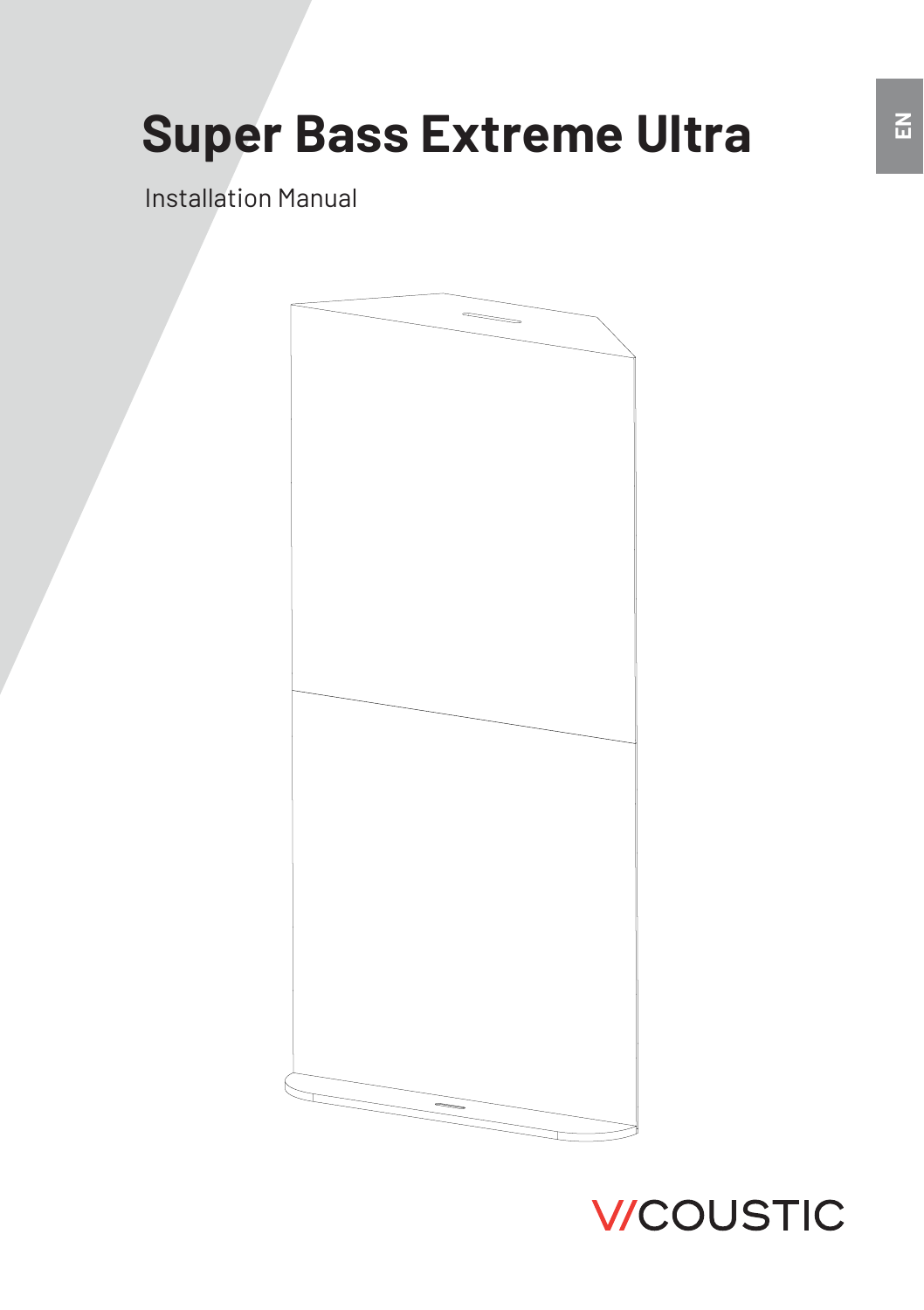## $\overrightarrow{M}$  MATERIAL NEEDED

Included









Silicone Drop x4



VicFix J Profile 80mm | 3.14" x4

Super Bass Extreme Ultra x2 Stacker x2 Gauge x1

Stacker x2

Not Included



Level Drill



 $\frac{1}{\sqrt{1-\frac{1}{2}}}\sqrt{\frac{1}{2}}$ 



```
Wall Plugs and Screws x12
```


Super Bass Extreme Base x1

Flexi Glue Ultra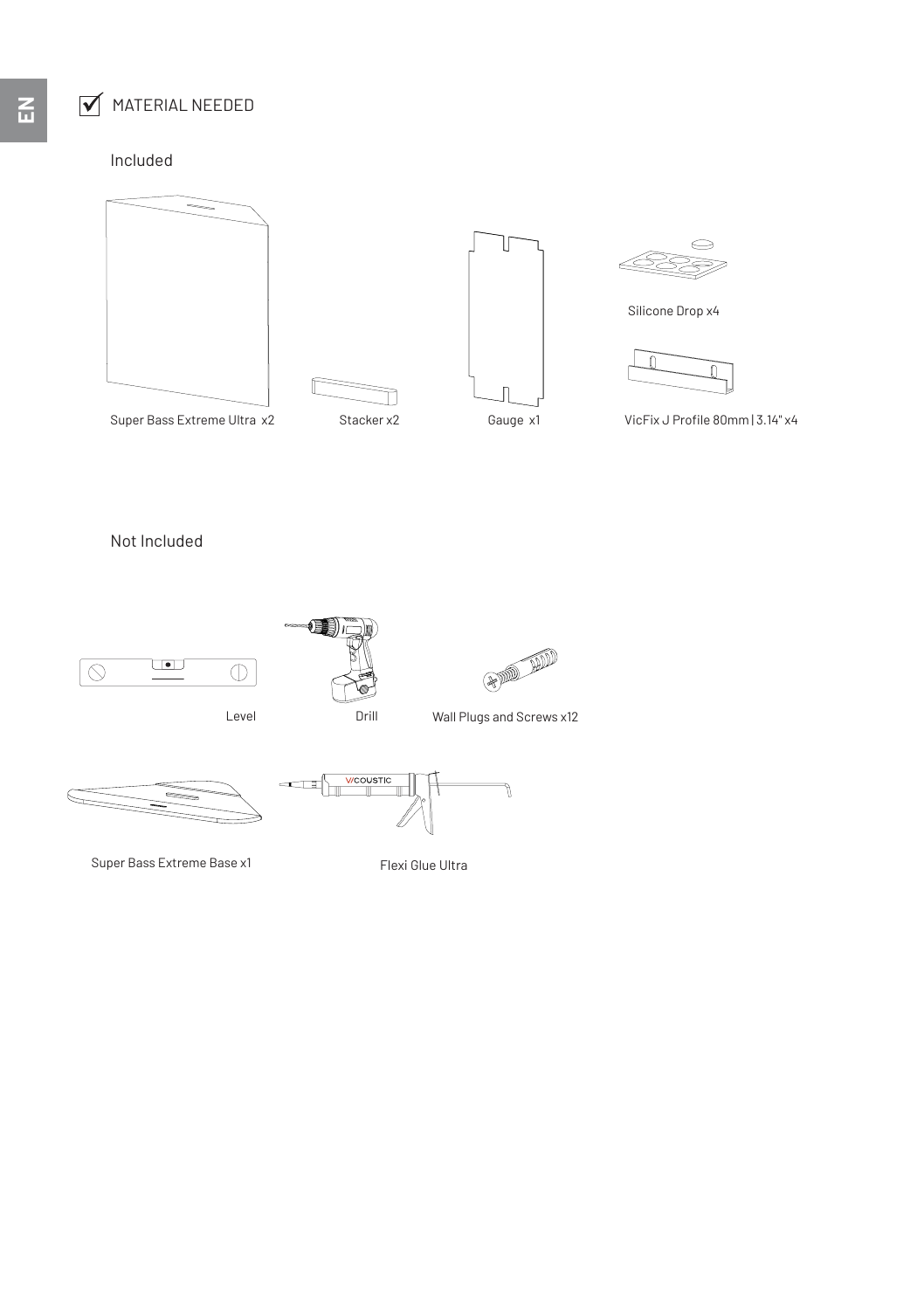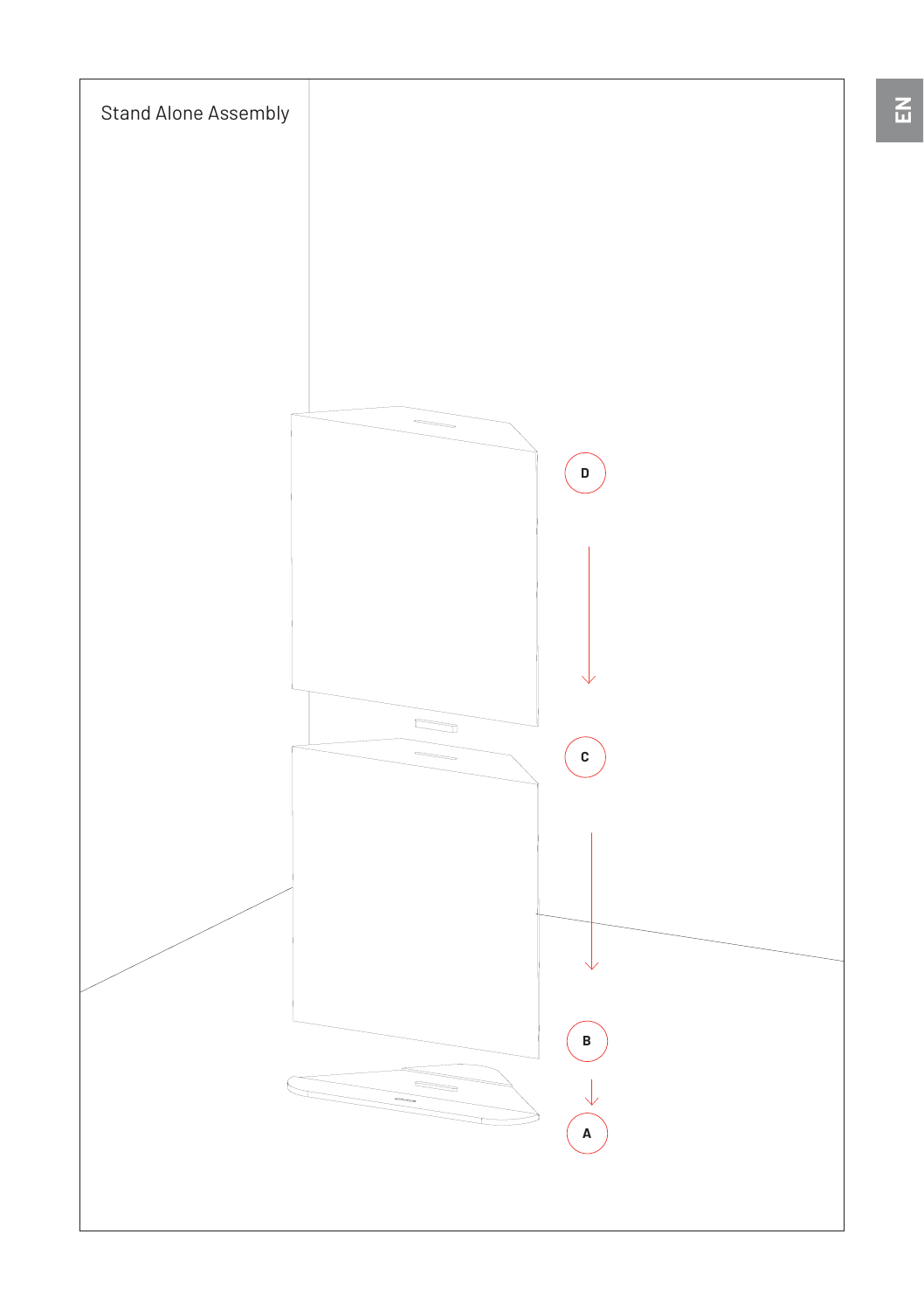



**EN**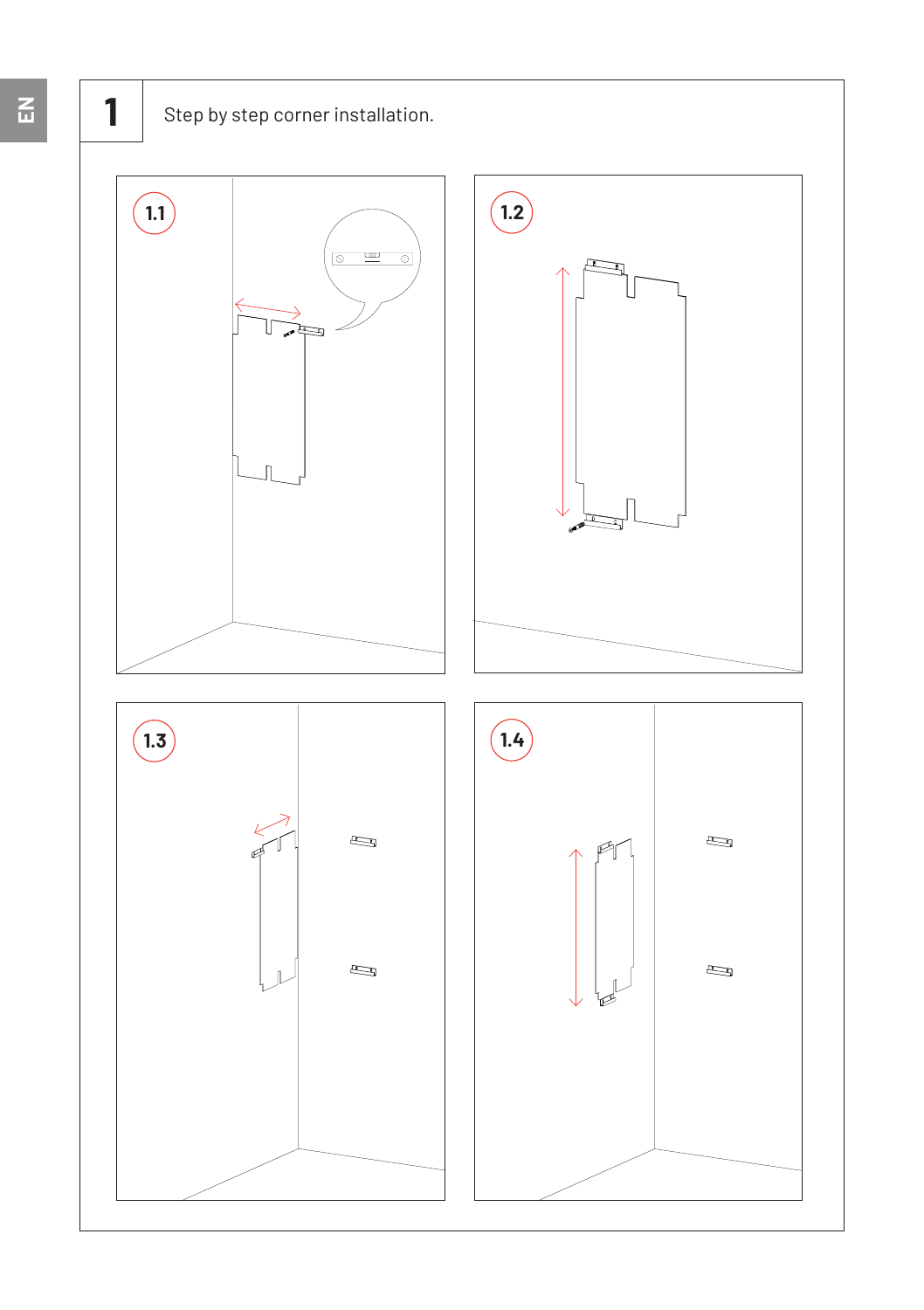

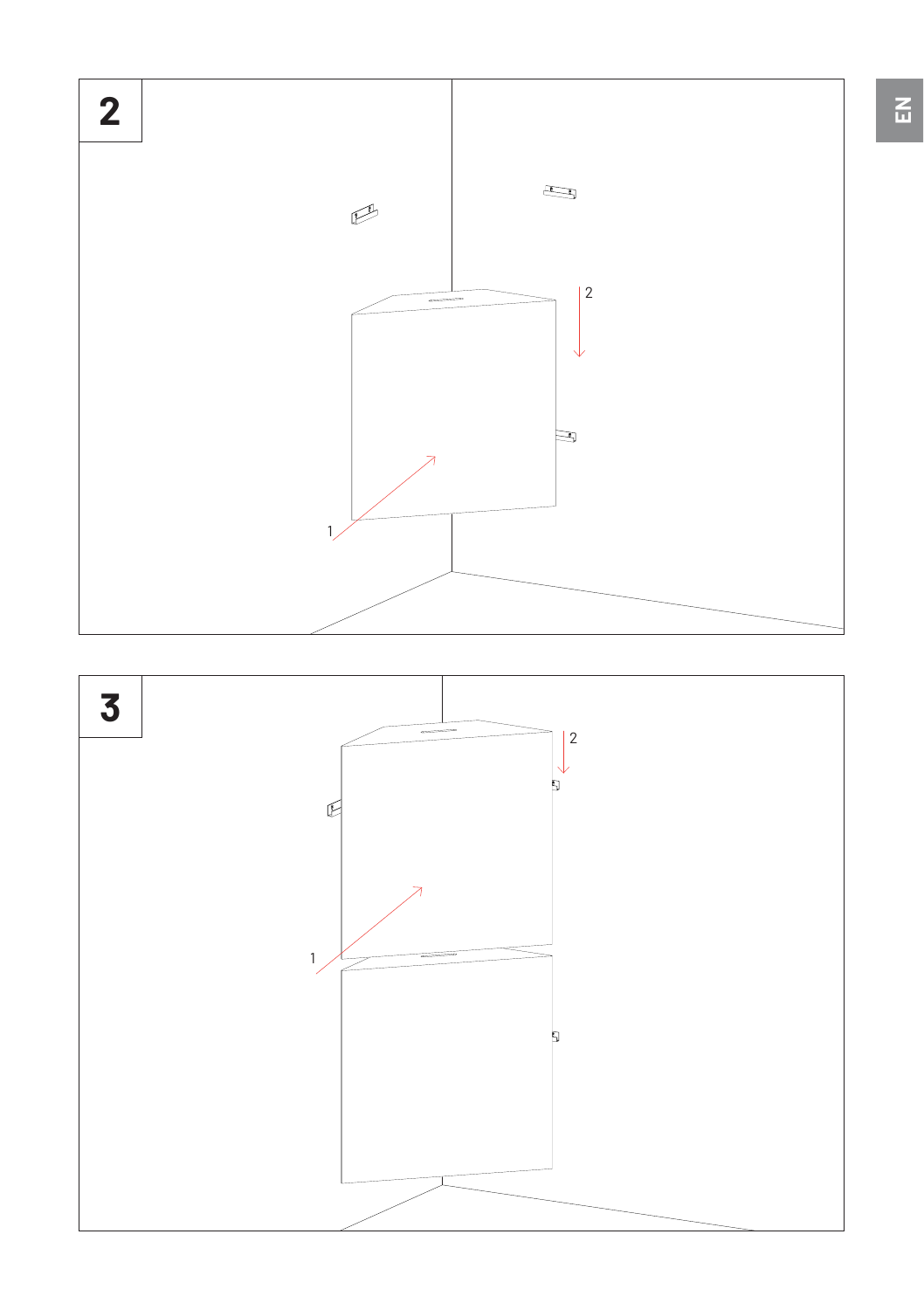

Apply Flexi Glue Ultra on the back of the bottom panel of the Super Bass Extreme Ultra, near the edges. Do not wait longer than 10 minutes after applying the glue to attach the panel to the wall. Place the panel on the suitably chose position on the wall. Once in the desired place, press firmly against the wall for 15 seconds. 1 0 **2**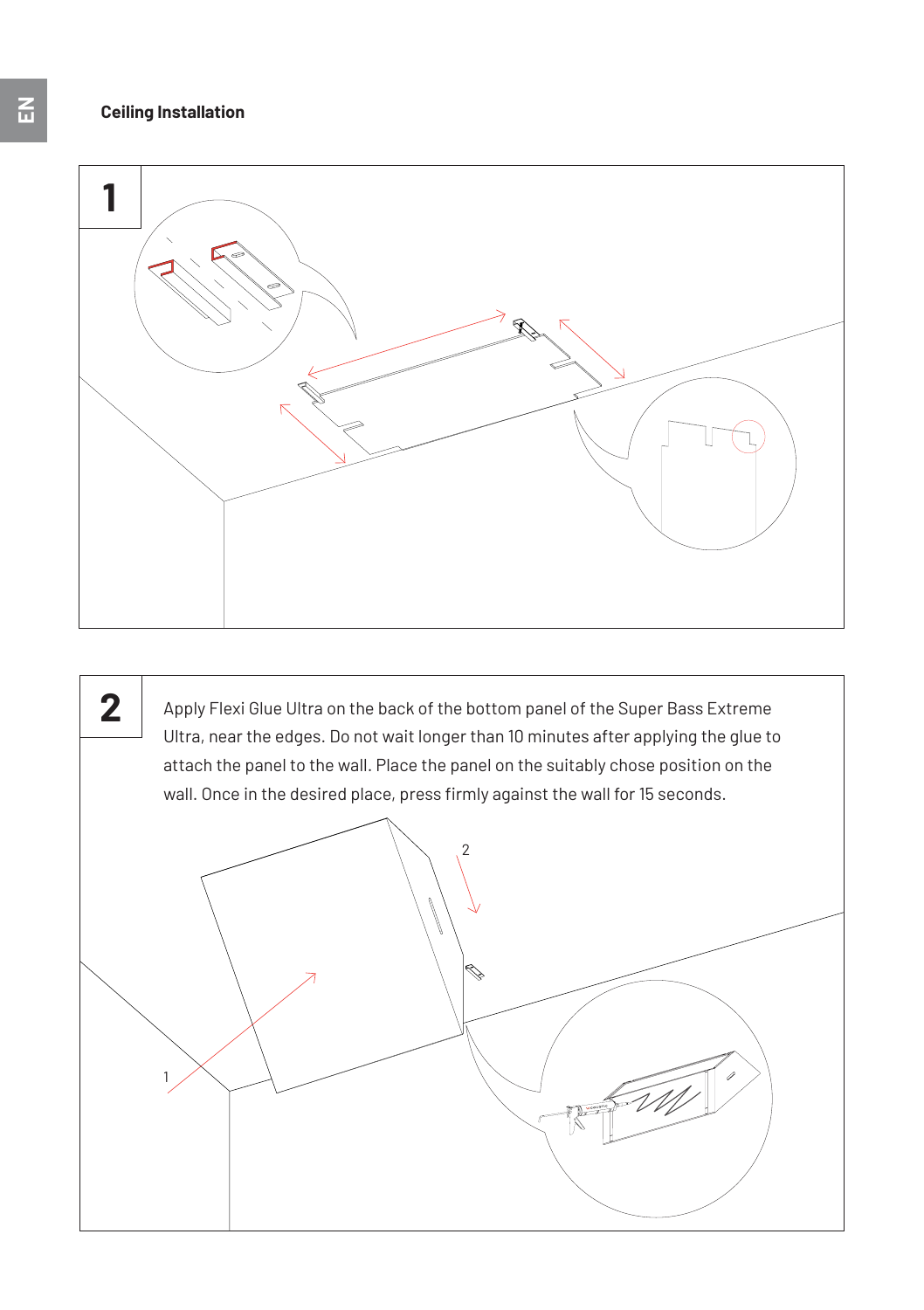**!** To ensure that you maximise the strength of the glue, don't make any adjustments to the panel after bonding.

Wall and ceilling surfaces should be examined prior to installation, ensuring they are clean, smooth, and dry. If you have unpainted gypsum board surfaces, these should be primed with a drywall primer (or another material manufactured especially for the purpose), to equalize the absorption between the gypsum board face paper, joint compound, and skin coating materials. You should then apply the paint, and allow air circulation in order to dry the paint within the time frame specified by the paint manufacturer. Please ensure the paint is dry before installing the acoustic panel. Make sure the room has all the necessary conditions to receive the acoustic panels. After you apply the glue on the back of each acoustic panel, please ensure you hold the acoustic panel against the wall the required time (mentioned above), and ensure it stays fixed in place. This method is also applicable to ceiling installations.



**|** Please note: For ceiling installation, it is recommend to leave some centimeters beyond the last panel to avoid it to loose contact with the VicFix J profile. In countries where earthquakes are likely to happen, it should be applied a blocking element such as a L profile to avoid the last panel to slide off the VicFix J profile. Vicoustic will not take responsibility for any mistakes / limitations occurring during installations or any damages resulting from falling panels.